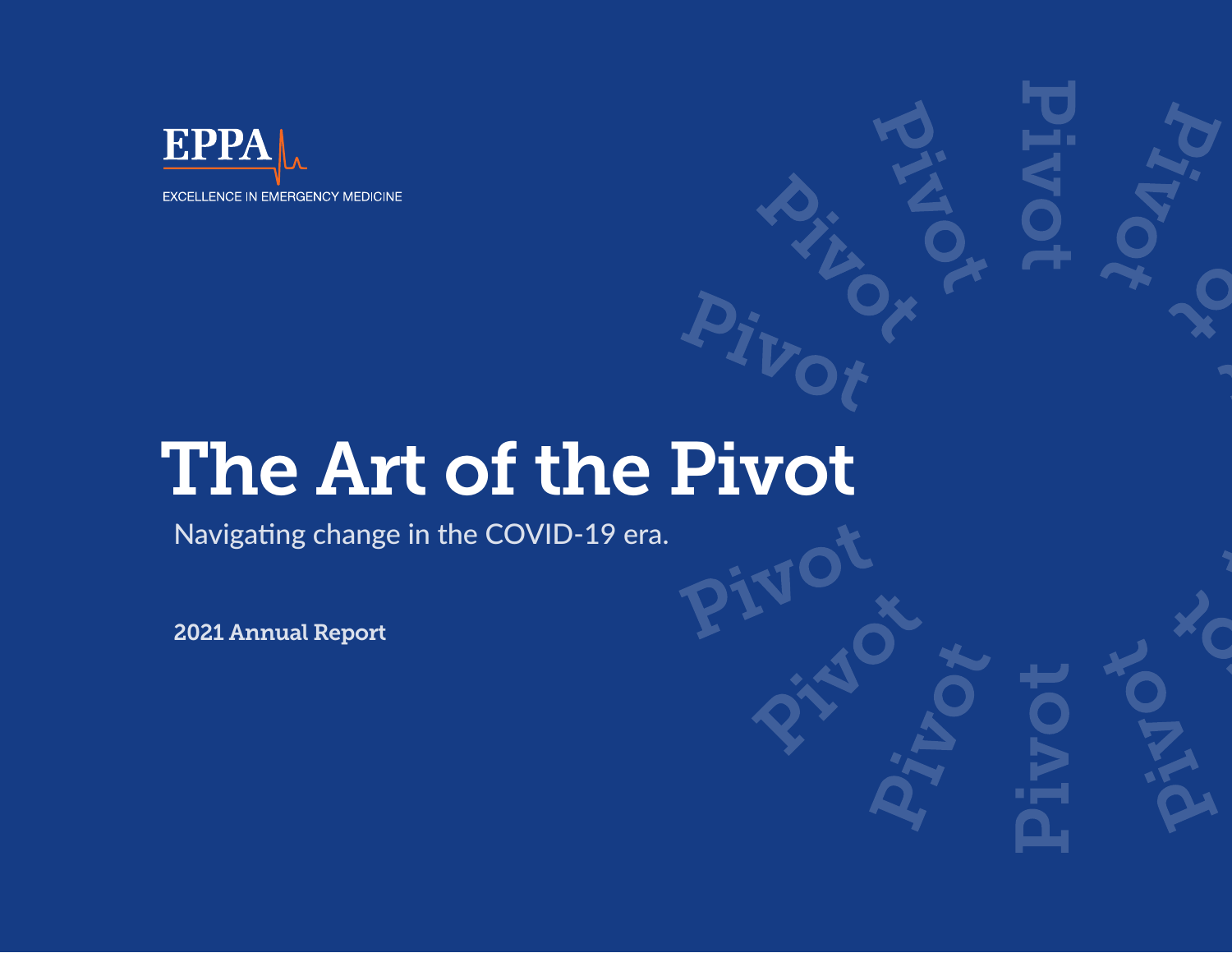### Letter From Our President & CEO

### The Art of the Pivot

In all my years practicing emergency medicine, I've never seen anything like what we're experiencing now. Just when we thought we were headed in one direction, new information repeatedly sent us down a different path. These pivots happened again and again as we navigated some of the biggest challenges we've ever faced—an unpredictable virus, surging volumes, capacity issues, and staff shortages.

In many ways, 2021 was more challenging than 2020. On top of the operational difficulties, our physicians, advanced practice clinicians (APCs), and staff are struggling both personally and professionally.

We know COVID-19 is not going away. We know these tumultuous times aren't over. So how do we practice emergency medicine sustainably in this new reality? That's the question EPPA leaders have wrestled with while gathering insights and data from our people and partners.

This report shares our new strategic direction that addresses the needs of our patients, clinicians, and partners while further strengthening our organization. As ever, we're working to ensure EPPA has a strong foundation and a bright future.

 As we worked together to meet ever-changing demands that required rapid shifts, we became adept at the art of the pivot—and that's something we can be proud of. Our ability to deal with hardships and stay nimble during times of constant change allowed us to continue serving patients and collaborating with our partners during one of emergency medicine's most challenging times.

It's gratifying to see that our relationships with our partners and the teams we work with are stronger than ever. Thank you all for everything you do to help us deliver exceptional care under extraordinary circumstances.

Sincerely,

Dr. Rob Thomas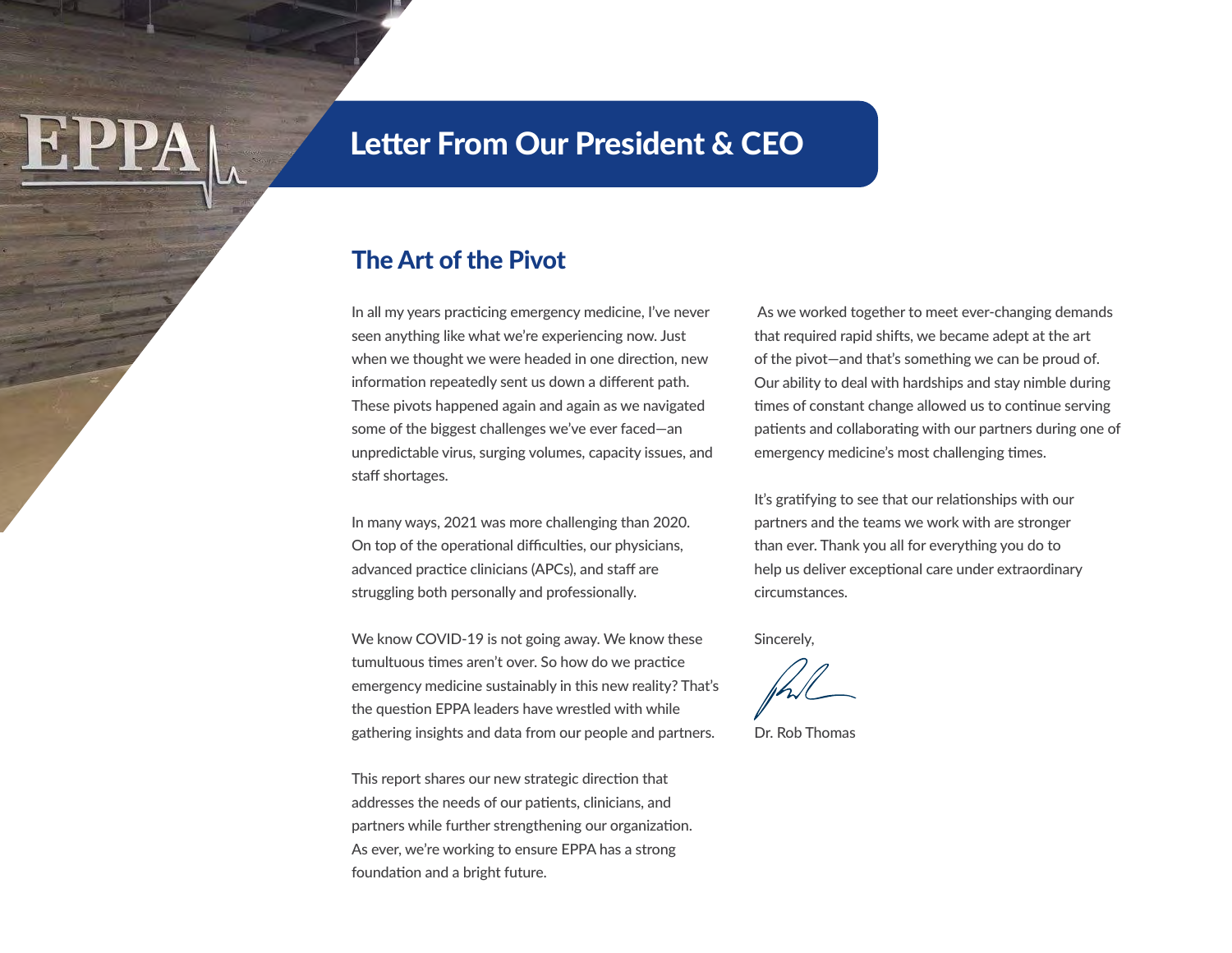

### Board of Directors



Marny Benjamin, MD



Laura Berg, MD



Amy Cho, MD



Stephen Evelsizer, MD



John Houghland, MD



Scott Lutz (external advisor)



### Mission Statement

EPPA provides an innovative, stable, and supportive platform to practice acute-care medicine as an independent group. This framework allows our health professionals the best opportunities to align with our partners in delivering world-class care for our patients.









Rob Thomas, MD





Steve VanTassel (external advisor)



Scott White, MD

### Contents

[Turning Toward](#page-3-0)  [a Brighter Future](#page-3-0)

[We're Hiring](#page-7-0)

[Best-in-Class Care](#page-9-0)

[Virtual Support](#page-10-0)

[Strong Partnerships](#page-11-0)

[The Power of the Pivot](#page-19-0)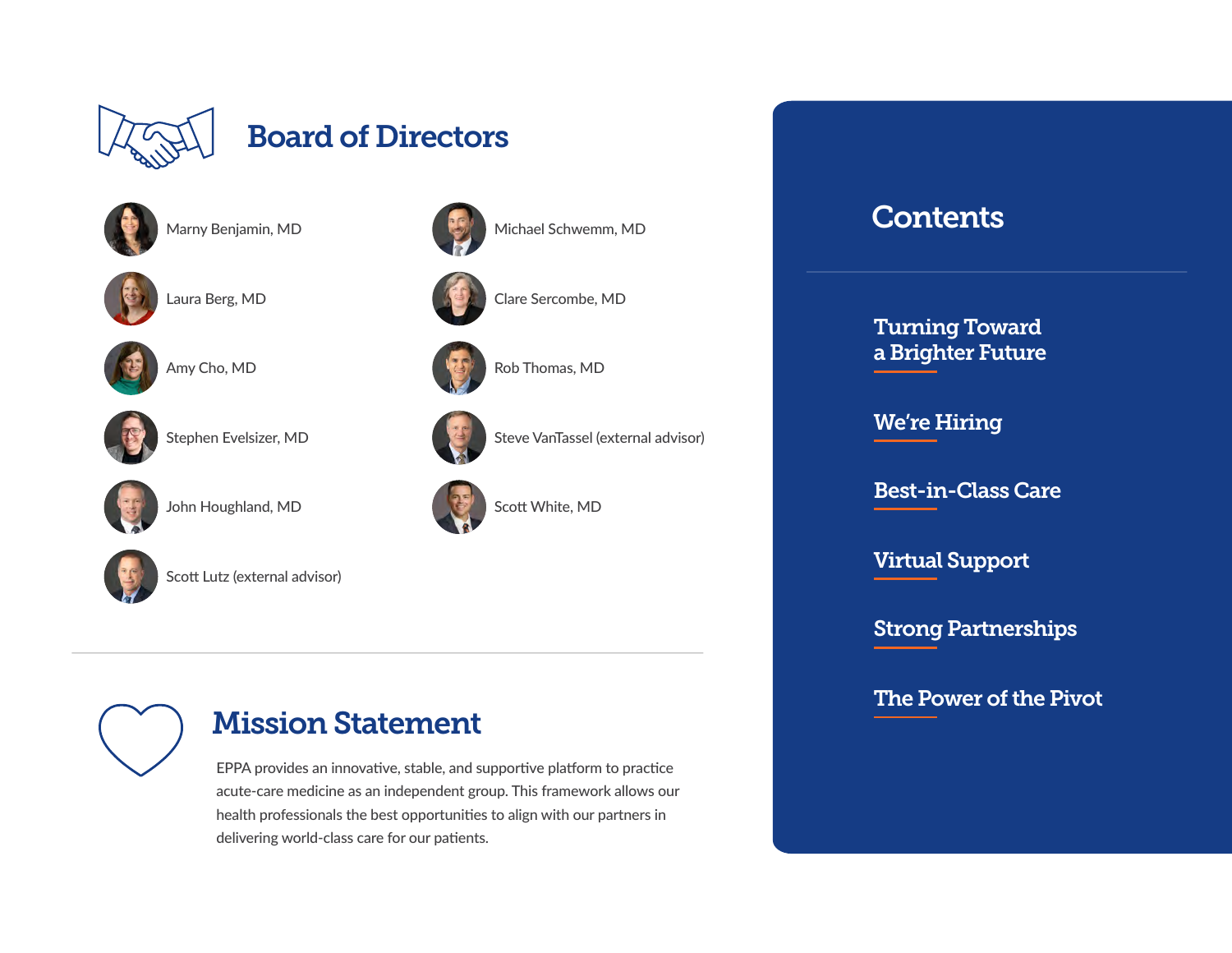# <span id="page-3-0"></span>Turning Toward a Brighter Future

In 2021, healthcare experienced a perfect storm. It started with the challenges of fluctuating volumes and intensified as demand for healthcare services rose alongside severe staffing and bed shortages.

Left-without-being-seen (LWBS) numbers skyrocketed across the Twin Cities and the country. Patients who needed to be hospitalized were unable to get beds. Our teams were asked to help address that gap by providing care for critical patients who were boarded in our EDs for hours longer than usual. At the same time, our clinicians and staff experienced intense pressure as they struggled to cope with

the constantly changing care landscape while trying to combat misinformation.

"Since March of 2020, when COVID hit, we've been traveling through completely uncharted waters. We've never seen anything like this—and it's not over," says EPPA's executive medical director, Dr. Michael Rock.

Though that perfect storm still rages and we're not certain when or how it will end, we know one thing for sure—our teams have pulled together to face this crisis in ways that prove our strength, our resiliency, and our adaptability.

Total patient visits 11.1% in 2021

LWBS Numbers 2020—1.79% 2021—4.16%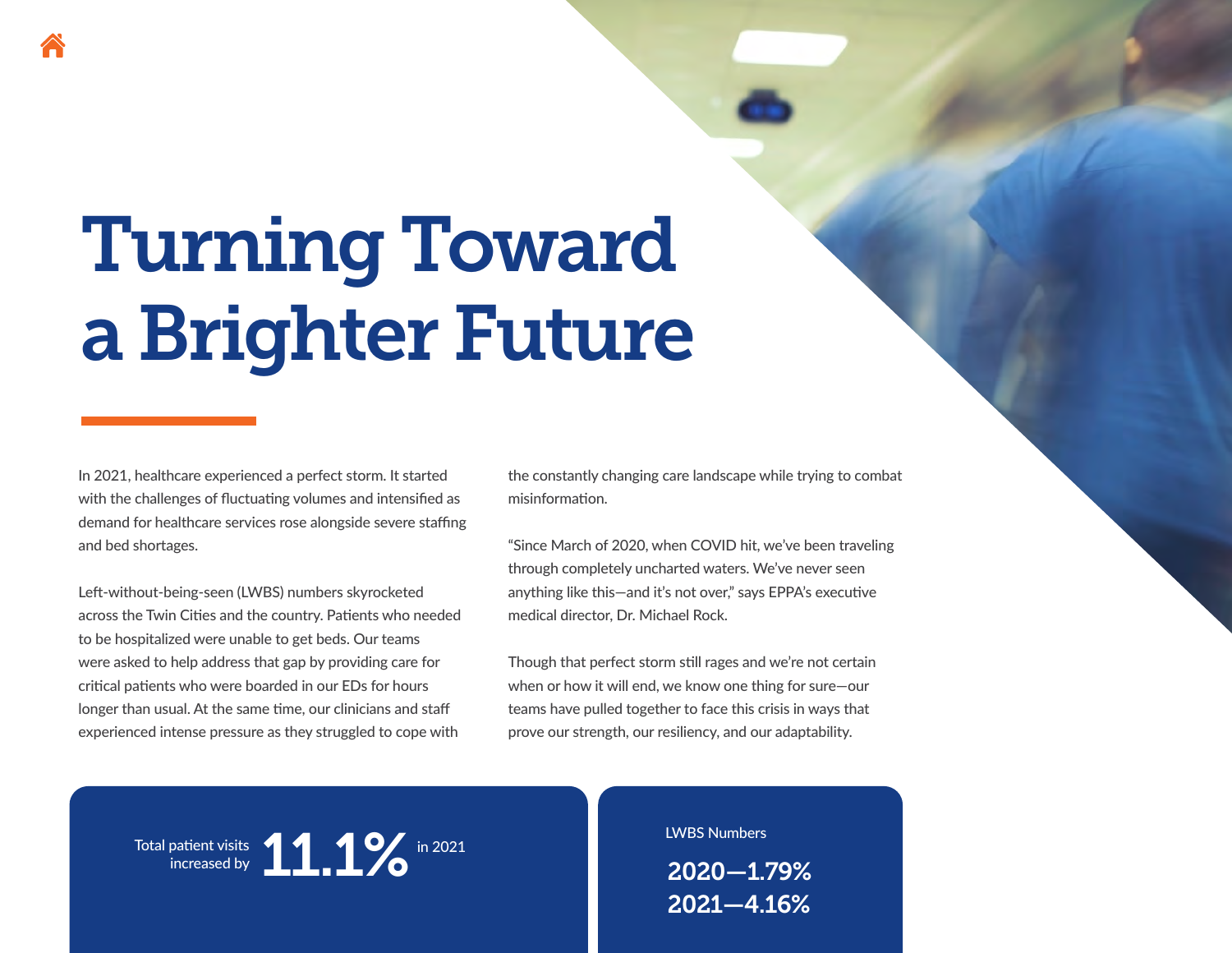### A New Way Forward

To make sure our organization stands strong, EPPA recently went through a governance restructuring process. Our board of directors now includes more clinicians and diverse perspectives to ensure that as our group grows, all voices are represented and heard.

"EPPA's shareholders have selected a dynamite set of board members who are bringing the diverse needs and thoughts of all our partners to the table," says EPPA board member Dr. John Houghland. "They've engaged us all in deep, thoughtful, and challenging conversations about what's best for our organization, our health-system partners, and our patients. That's why I'm confident we're going to be very successful in the next few years despite the challenges coming."

EPPA board member Dr. Stephen Evelsizer is particularly excited to welcome more clinicians to the board. "We have a big group with lots of intelligent people with diverse backgrounds and skill sets. The restructuring is a deliberate effort to tap into the voices of everyone in the group so we can really bring forward the best we can offer."

After gathering feedback from our shareholders, EPPA leaders have set a strategic direction for our organization that's centered around four pillars.

### EPPA Culture & Professional Satisfaction

The COVID era created intense pressure within emergency medicine. Our physician owners, advanced practice clinicians, and staff have encountered myriad personal and professional challenges. To ensure EPPA stands strong through this storm, we're focusing on our people in a variety of ways:

- Enhancing communication among physician shareholders and clinicians
- Building strategic efforts to improve and solidify our culture
- Committing to positively affect professional satisfaction
- Continuing our equity and inclusion work

### Value-Based Care

The future of healthcare reimbursements is changing from a fee-forservices model—in which we're paid for the volume of patients we see—to a value-based care model. The goal of this new reimbursement model is to reward healthcare organizations for the quality of their care. Instead of relying on patient encounters, organizations are rewarded on measurements that create more value for patients from cost and quality perspectives.

"Before the pandemic, metrics were focused heavily on productivity and financial goals. This was detrimental to our people and our culture," reflects EPPA board member Dr. Marny Benjamin. "This time has forced us to be more introspective: How can we create a successful culture that fuels financial success while helping our clinicians nurture their compassion and maintain their love of emergency medicine?"

The goal of the new payment model is to drive down healthcare costs and improve patient outcomes. "It's clear this is where the world is going, and we want to be at the forefront," says Dr. Benjamin. "We're still in the process of defining what value-based care will look like for our group, but it's a strategic priority because our hospital partners rely on us to stay ahead of the curve."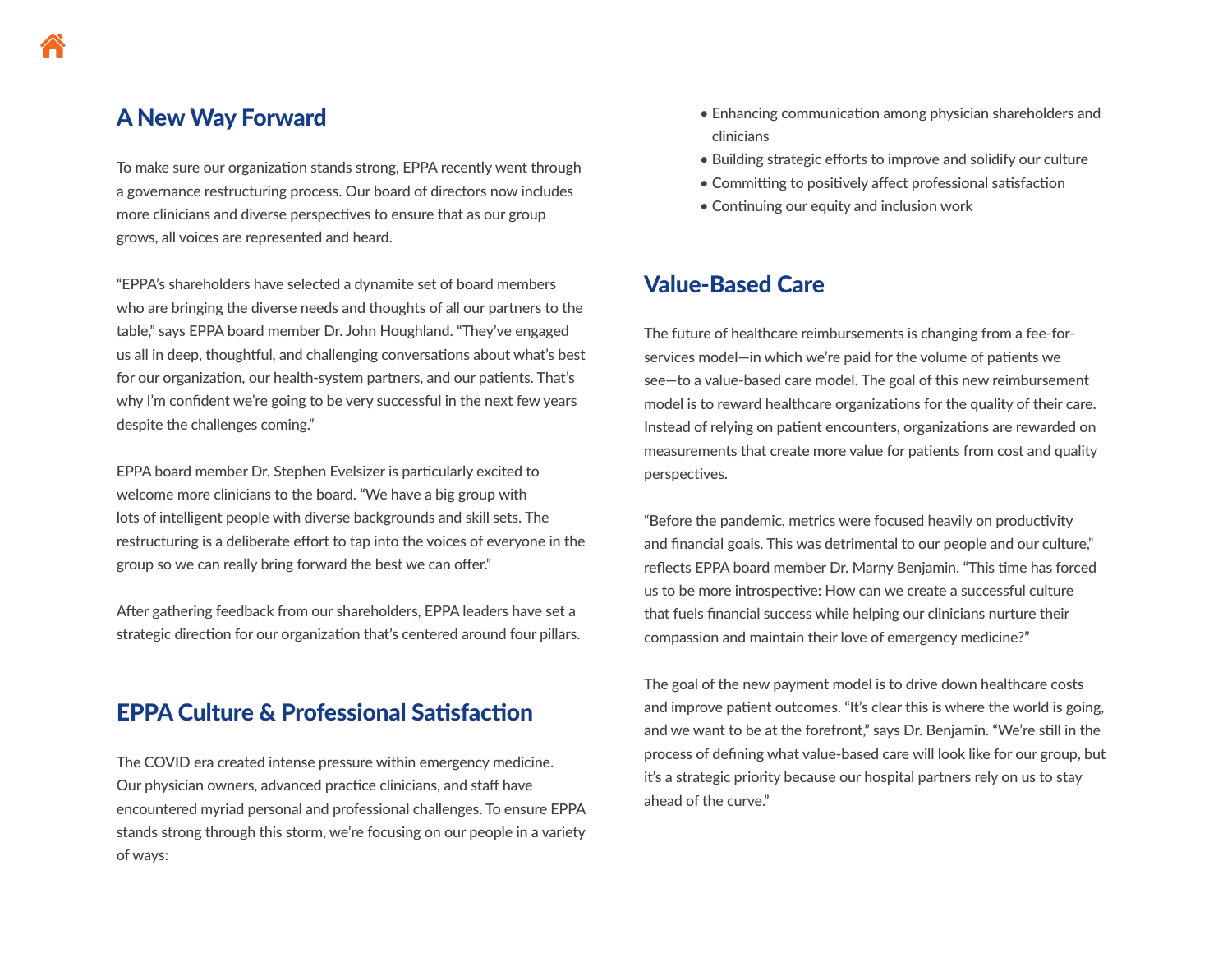### EPPAL **EXCELLENCE IN EMERGENCY MEDICINE**

### EPPA Expansion

When we examine the continuum of care for our patients, we've identified several places where we can partner with organizations that need our expertise. From consulting via telehealth to expanding into other emergency departments, we have many exciting new opportunities to provide high-level care to our partners.

We're always looking for different opportunities and exploring potential collaborations that are a little outside the box. We maintain a growth mindset because medicine is always rapidly changing, and we can never afford to be complacent. **"E**<br> **We**<br>
and<br>
are

**UR THE URGENCY** 

### Urgency Room Expansion

The Urgency Room (UR) was created to help reduce the growing burden on our hospital partners by providing unscheduled care outside a hospital setting. The COVID-19 crisis has highlighted the need for UR expansion. "We can provide excellence in emergency medicine to mid- and lower-acuity patients in a setting where we have staffing and operational control," says EPPA board member Dr. Scott White.

The patient volume at all three UR locations has surged as hospitals struggle to free up beds and urgent cares close or trim hours due to staff shortages. With no end in sight to the boarding crisis, EPPA leaders believe expanding the number of UR locations will provide stability to our organization and relief to our partners.

—Dr. Marny Benjamin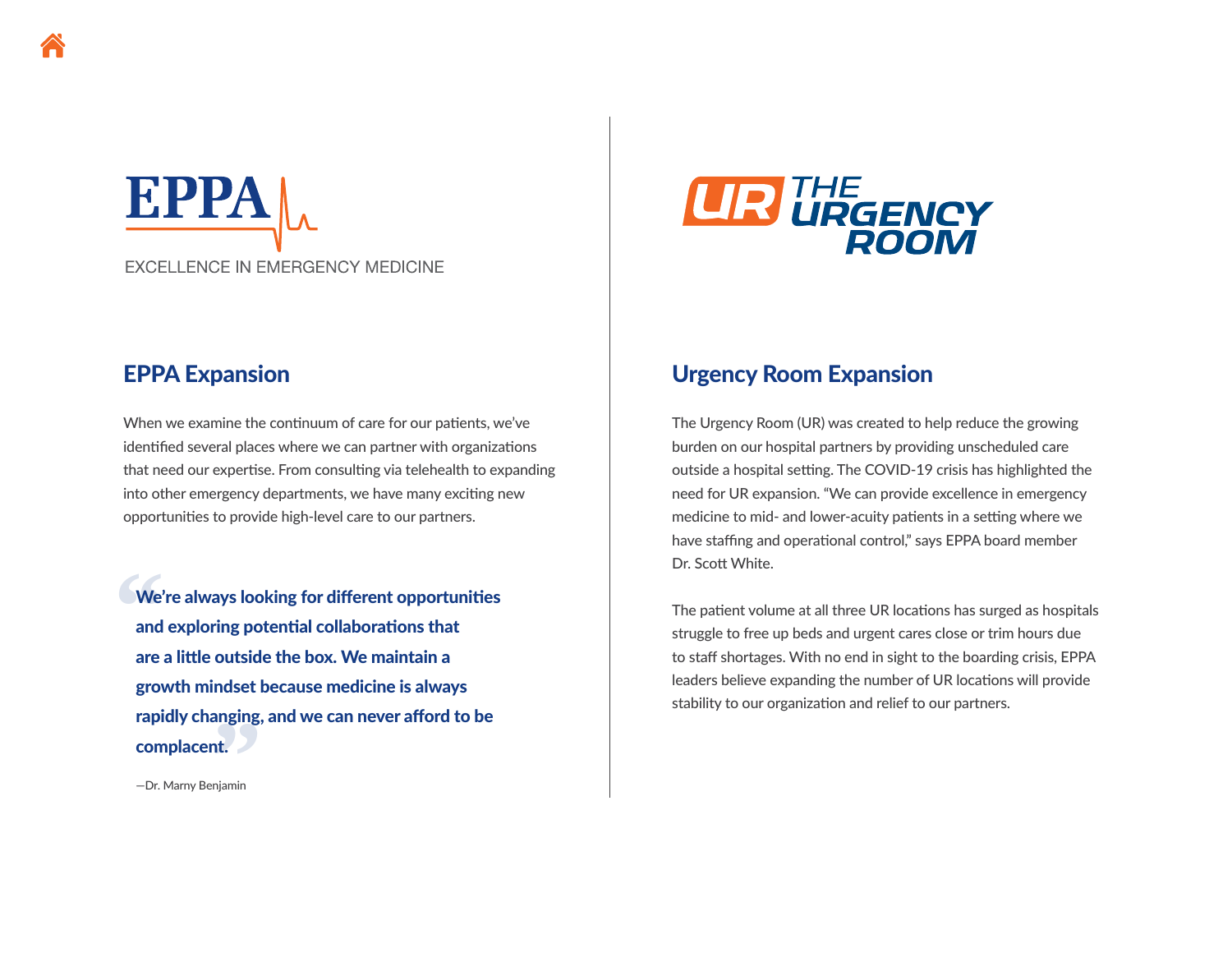### **From our partners**

**"** us achieve our health<br>system goals. What makes EPPA a great partner is their interest and willingness to help system goals.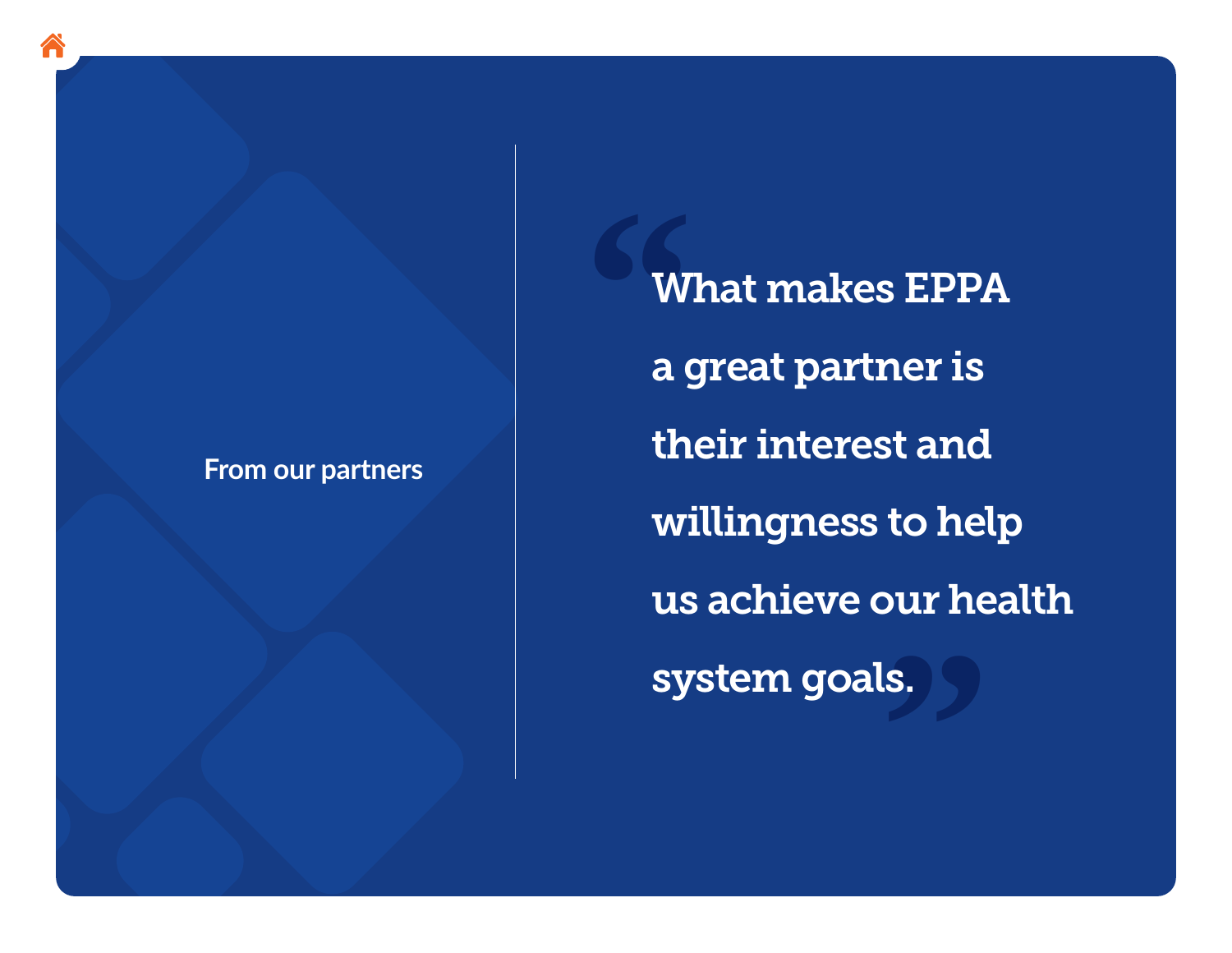# <span id="page-7-0"></span>We're Hiring

To support our clinicians, patients, and partners, EPPA is actively seeking physicians and advanced practice clinicians. We expect to be fully staffed by fall 2022.

More than 100 board-certified emergency physicians from across the country have already applied to join EPPA. The healthcare field is crowded with employers that aren't physician led, so the volume of expert emergency physicians applying illustrates the appeal of joining a highly reputable, quality-driven, independent physician group.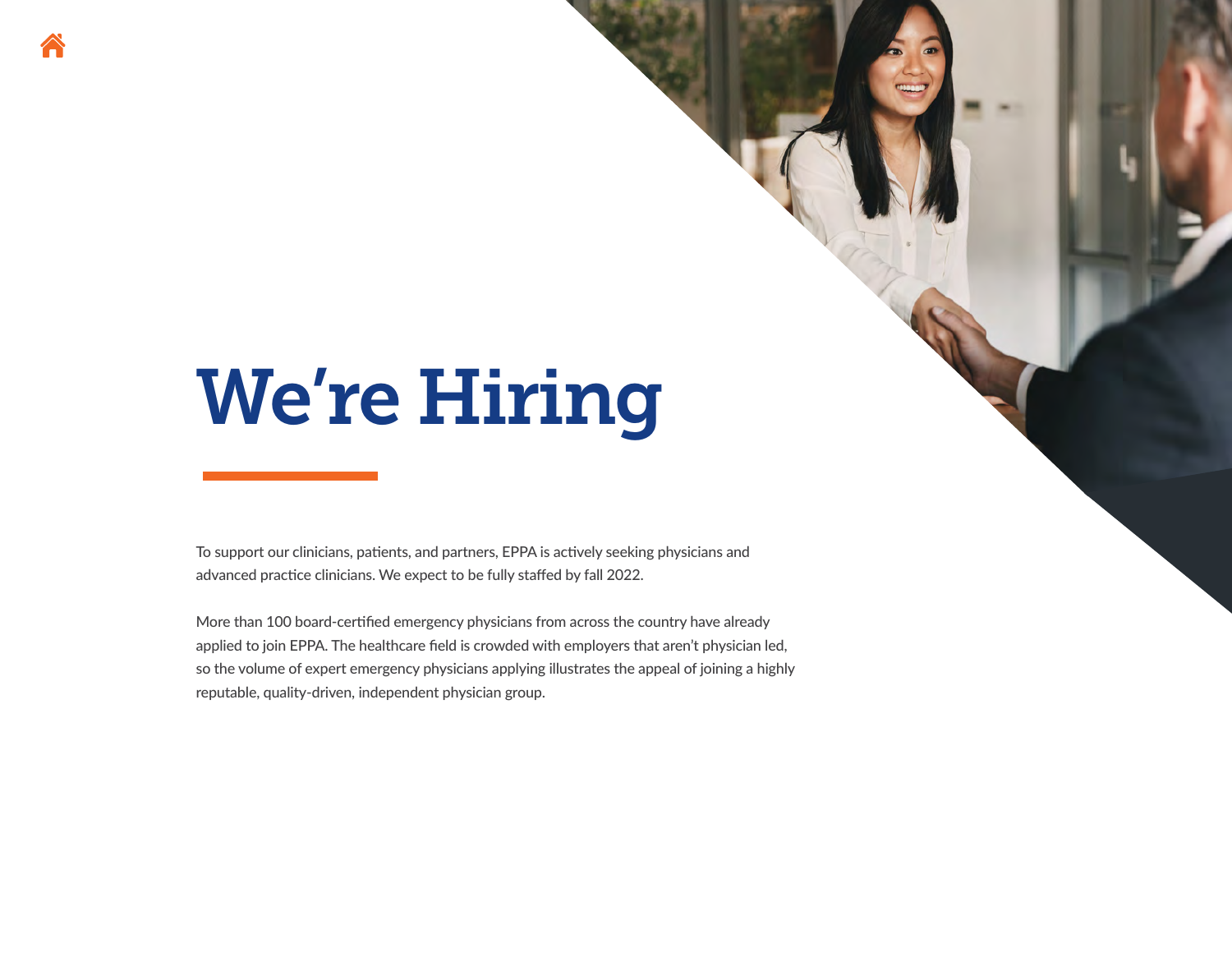### **From our partners**

**"** roups<br>th. This group is probably the most engaged of all the physician groups we work with.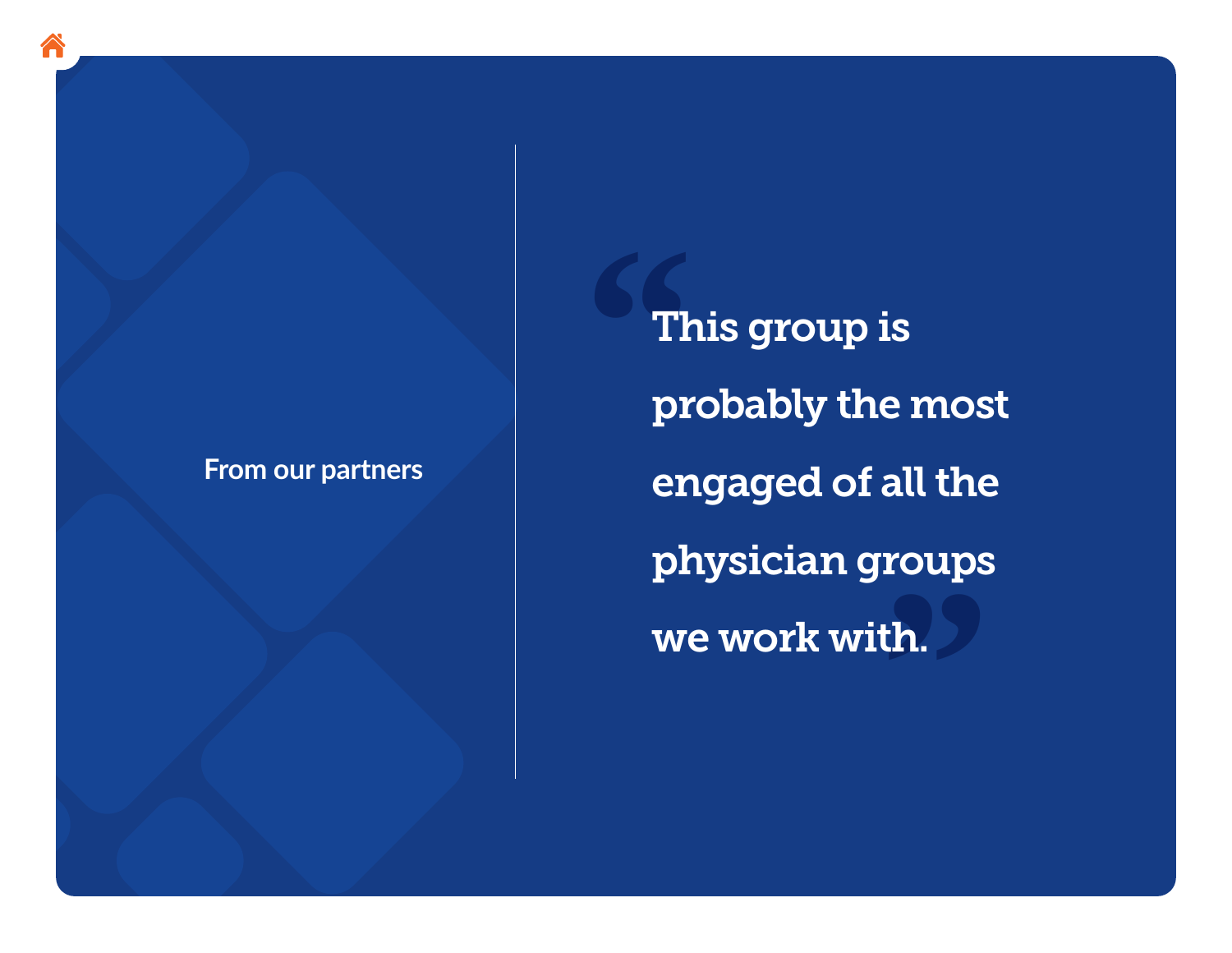### <span id="page-9-0"></span>QUALITY IMPROVEMENT

# Best-in-Class **Care**

Despite the significant headwinds we faced in 2021, we continued to focus on the clinical quality of care we deliver to our patients and partners. Additionally, operational projects moved to the forefront of the quality work EPPA did across all five of our health-system partners.

### Operational Improvement

Faster care. Many of our departments saw patients faster by moving clinicians to triage and getting work-ups started early, even if no beds were available.

Lower LWBS numbers. EPPA worked with our partners to reduce the rate of patients who left without being seen. We shared best practices with our partners and helped them look at how efficiently they're admitting and discharging patients. We encouraged the creation of discharge lounges and admission units to ease the bed shortage. And we advocated for smoothing the surgical schedule and canceling elective surgeries to address the severe staff shortage.

### Clinical Improvement



Vaccines. We began offering influenza and COVID-19 vaccinations to vulnerable populations and those who rely on the ED for their healthcare, including the homeless, people with access and transportation issues, and mental health patients.



 $|R$ ≡

Stroke and sepsis. We continue to focus on our sepsis and stroke projects to ensure we're giving the highest-quality care from the moment people arrive in the ED.

Electronic prescribing. Several of our departments are upgrading their workflow to include electronic prescriptions to pharmacies.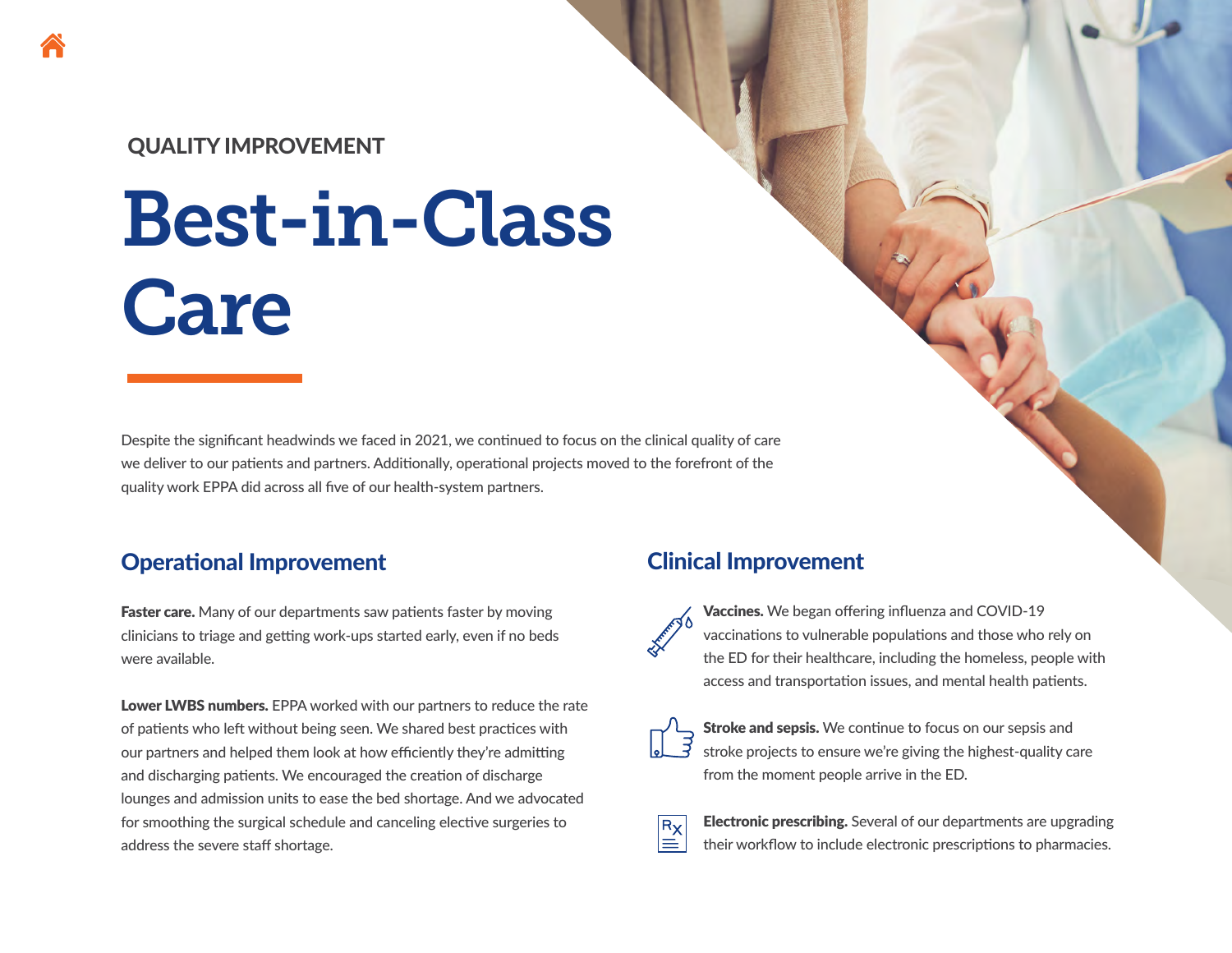### <span id="page-10-0"></span>EPPA SCRIBE PROGRAM

# Virtual Support

In 2021 the EPPA Scribe Program was inundated with requests for increased scribe coverage—from both EPPA sites and external organizations. "We're responding as best we can to wild swings in staffing and patient volume," says Dr. Michael Bryant, director of the EPPA Scribe Program. "We're providing support to clinicians during these stressful times, and the scribes are clearly demonstrating their value. Still, just surviving this year is a marker of success."



### **Technology**

Recent challenges are driving continued innovation for the Scribe Program. Instead of a one-to-one, scribe-to-provider model, the team is leveraging technology and enhancements to Epic software to a greater degree. For example, providers and scribes can use templates and voice-recognition software to bridge gaps.



#### Expansion

Scribes currently cover all EPPA sites in the Twin Cities metro area. In April 2021, the group expanded to Hutchinson Hospital. "We provide overlap coverage between the day and evening teams for a seamless transition," reports Dr. Bryant. "It's been a huge success, and we plan to implement the same strategy in our other regional sites as soon as resources become available."



#### **Recruiting**

To maintain coverage for as many EPPA sites as possible, the team had to turn down external requests for scribes. "We have the technology, but we don't have the personnel to do the work," says Dr. Bryant.



The group is aggressively recruiting and training new people by hosting 10 to 15 recruiting events each month to show the value of becoming a scribe with EPPA. "We graduated 180 scribes this year," Dr. Bryant reports. "The majority of them received graduate school acceptance, which demonstrates the high quality of our program."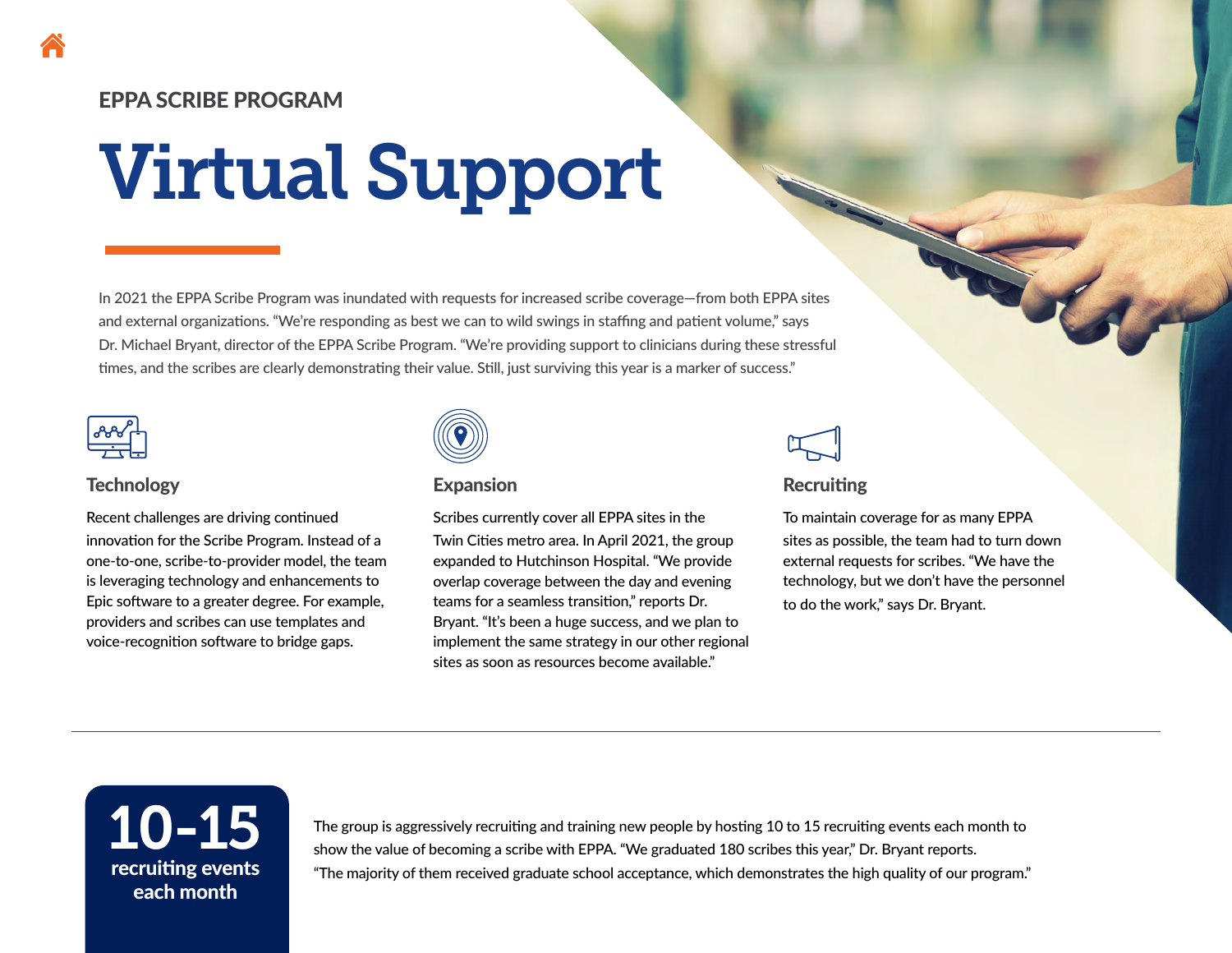# <span id="page-11-0"></span>Strong Partnerships

In a year of constant change, one thing remained the same—our unwavering commitment to provide excellent patient care and trusted expertise to our partners.





2020 Total Patient Visits = 438,407 2021 Total Patient Visits = 483,467\*



- Allina Health Buffalo Hospital
- Allina Health Cambridge Medical Center
- Allina Health Mercy Hospital
- Allina Health Mercy Hospital—Unity Campus
- CentraCare St. Cloud Hospital
- HealthPartners Hutchinson Health Hospital
- HealthPartners Olivia Hospital
- HealthPartners Park Nicollet Methodist Hospital
- MHealth Fairview Ridges Hospital
- MHealth Fairview Southdale Hospital
- North Memorial Health Hospital
- North Memorial Health Maple Grove Hospital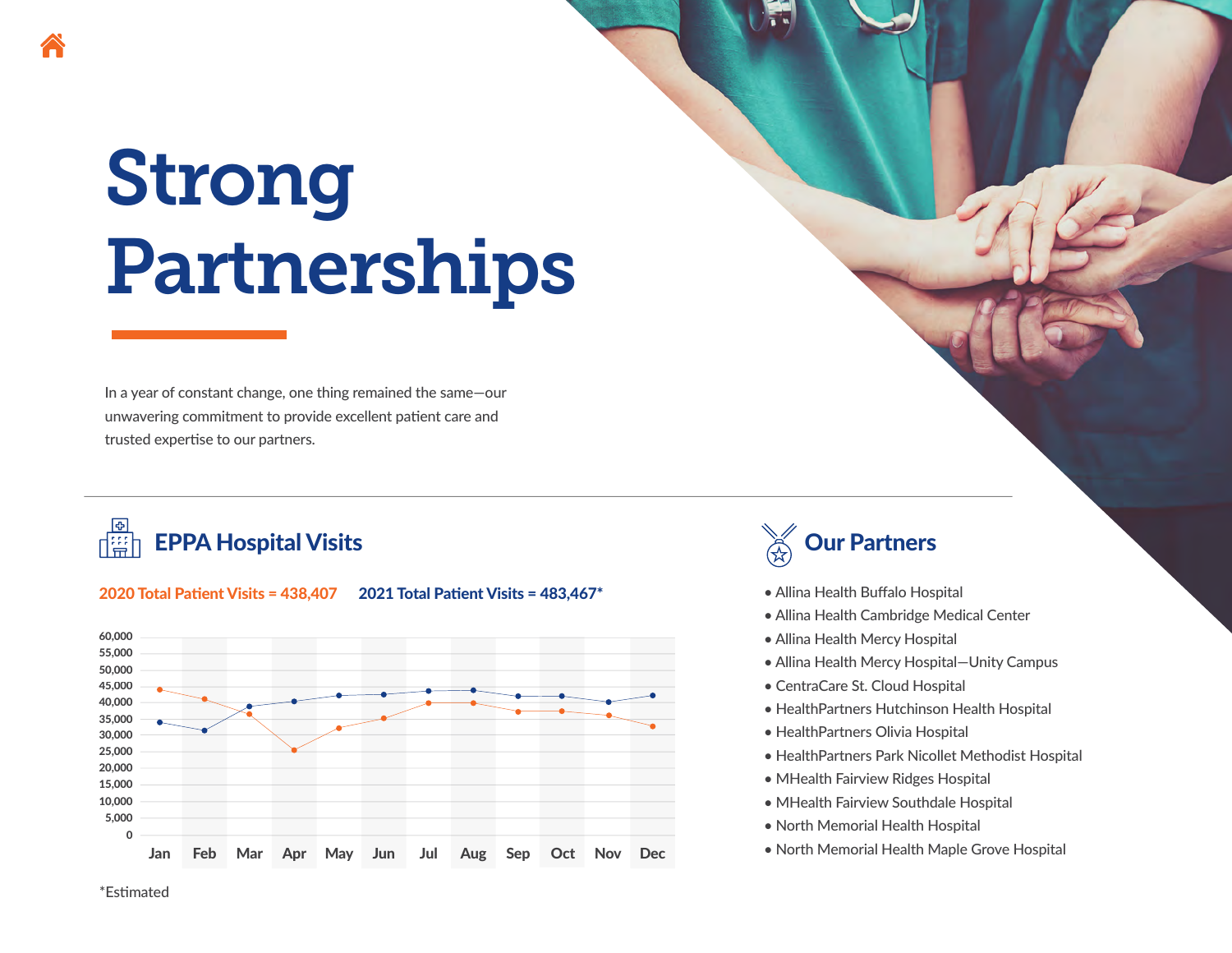# Allina Health Buffalo Hospital

"I was working my 13th shift at Buffalo Hospital on the day of the shooting at the Crossroads Clinic in Buffalo. The team was phenomenal. They really pulled together and provided top-notch care at a Level 4 trauma center. That experience helped us bond as a team, which has helped us manage the challenges everyone is facing right now—long waits for beds and a staff shortage."

—Dr. Laura Contreras, Medical Director

#### **Highlights**

- Worked with hospital and health-system leadership on safety protocols, including a safety button, safety app, and treatment plans that identify patients who may pose safety risks.
- Rolled out a new stroke protocol, passed stroke evaluation and certification, and prepared to recertify as a Level 4 trauma center.

### Allina Health Cambridge Medical Center

"We're having to transform and manage patient cares that aren't typical in emergency departments. For example, given the boarding challenges, we're covering inpatient care in the ED for extended periods—sometimes more than 24 hours—which is a whole different path and requires providers, nursing, and support staff to be adaptable. Our biggest success in the past year is the resiliency of the providers and ED staff. Everyone is pitching in and contributing."

—Dr. Luke Dandelet, Medical Director

- Received support from Cambridge Medical Center leadership, who sent floor nurses to the ER to help relieve the pressure of higher patient volumes, limited beds, and a staff shortage.
- Worked with Allina Health's new rapid-transfer process—which allows easier transfer of patients from regional ER sites to metro locations with more resources—to address long boarding times for critical patients.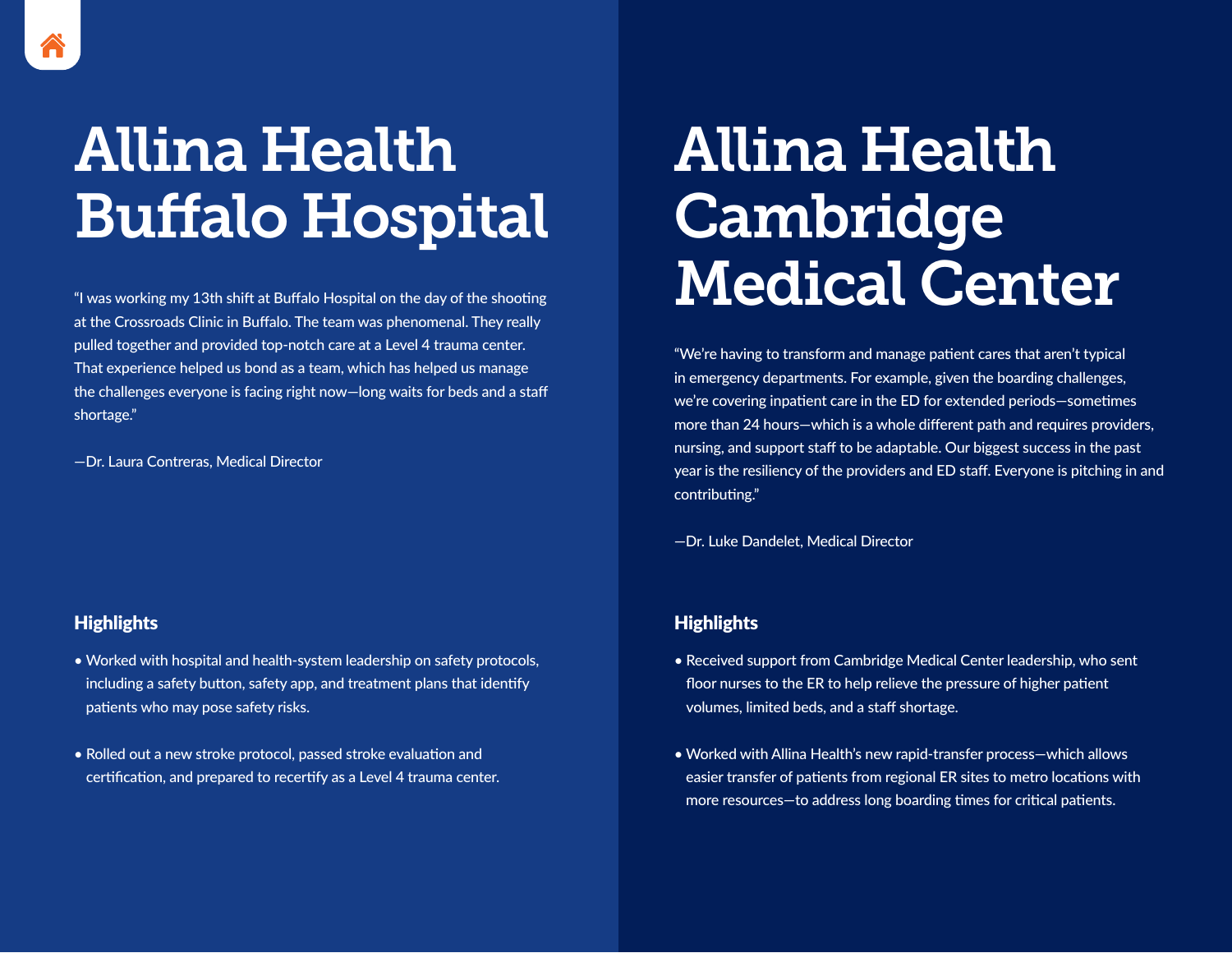# Allina Health **Mercy Hospital**

"The ER surge overlapped elective and operative surges. And many people are leaving the healthcare field, creating a tremendous mismatch in demand and the ability to meet it. Yes, we're battling unprecedented boarding issues, but it's a point of pride that while patients are waiting 8 to 10 weeks to see their specialist, they can get into the ER within a few hours. We're able to see them, expertly manage their problem, and get them pointed in the right direction."

—Dr. Michael Schwemm, Medical Director

# Allina Health Mercy Hospital— Unity Campus

"It's been a very challenging year for all of us—with a staffing crisis in hospitals and EDs, plus tremendous volume fluctuations. It's been hard for us to keep on top of our staffing and figure out creative ways to see patients we don't have beds for. I'm very proud of our team's inspiring resilience. It's amazing to see people who are this worn down still come in with a positive attitude and deliver excellent care."

—Dr. Eric Haug, Medical Director

#### **Highlights**

- Demonstrated to hospital leaders and our community a key function of the ED in the healthcare structure: If urgent care sites are closed and waits for specialists are too long, patients can still go to the ED.
- Treated patients with higher acuity and patients experiencing health issues not typically seen in the ED.

- Improved stroke care tremendously over the past two years by transitioning to a telehealth stroke system and a new group of neurologists. In 2021, the team had a 100% rate of delivering TPA within one hour for CVA patients—up from under 50% two years ago.
- Recertified as a Level 4 trauma center with improvements in several categories and zero deficiencies.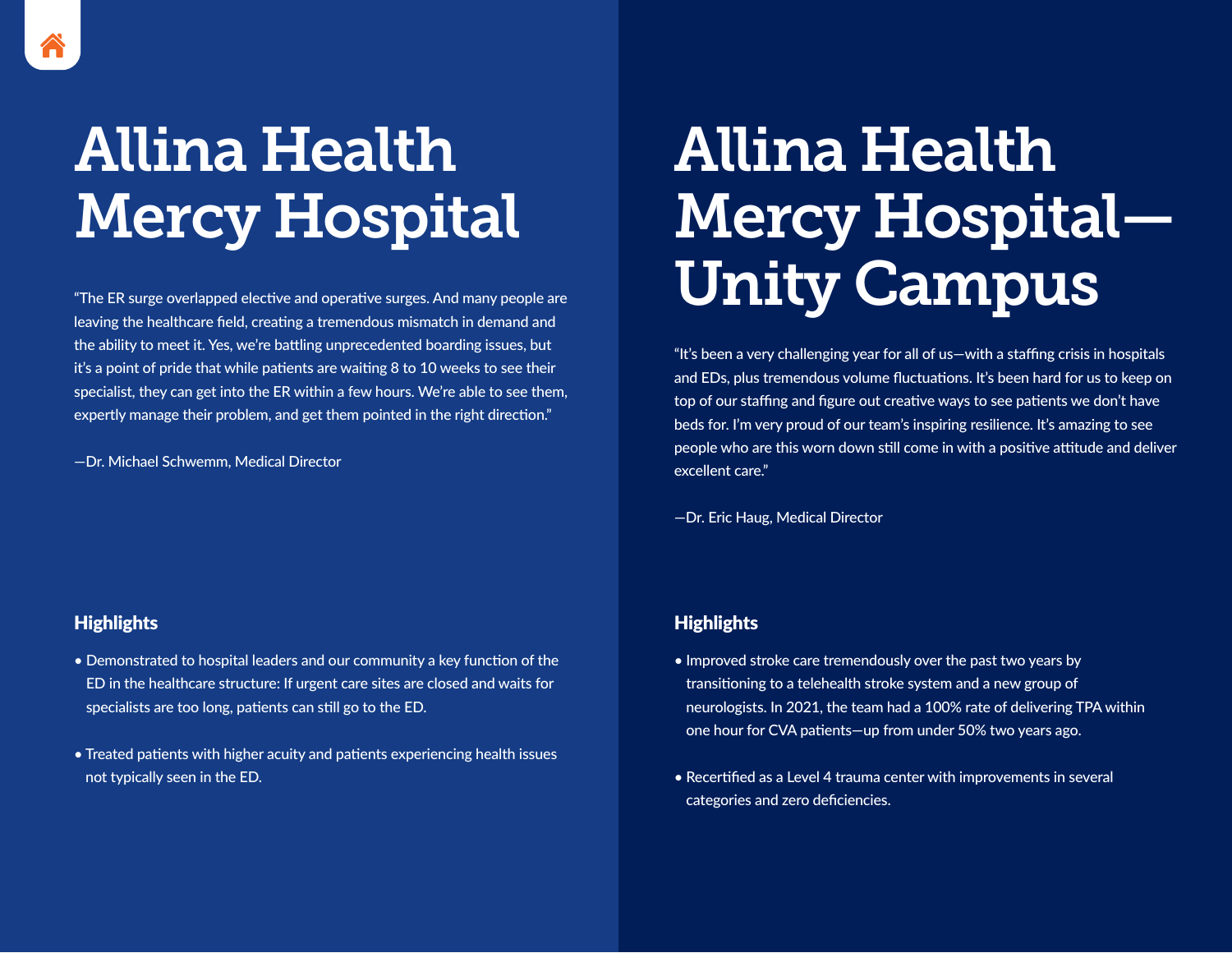# **CentraCare** St. Cloud Hospital

"The strength of our teamwork and professionalism is behind our success. Everyone rallied together to be creative and innovative in using our resources so we can best care for our patients."

—Dr. Kurt Belk, Medical Director

### **Highlights**

- Developed a flex shift from 4 p.m. to midnight that's staffed with a physician and techs who go wherever they're needed to care for patients in triage, ED treatment rooms, or even a different part of the hospital.
- Welcomed six new physicians who brought an influx of new energy and ideas.

## HealthPartners Hutchinson Health Hospital

"Unlike other EPPA sites, we have a single-coverage model. That provides a unique set of challenges. We're experiencing increased volumes, higher acuity, and a nurse shortage just like EDs in the metro, plus we have only one physician working at a time with no overlap. I'm continually amazed at the dedication and resilience of our ED team. They do an exceptional job under extraordinary circumstances to serve the community while keeping everyone safe."

—Dr. Jill Donofrio, Medical Director

- Partnered with HealthPartners Park Nicollet Methodist Hospital to design an APC telemedicine program to support physicians and initiate work-ups during busy evening surge times. The hope is to launch the program when the shortage of nurses has improved.
- Supported physicians by making the call room a more rejuvenating space and by adding a tele-scribe to reduce the charting load.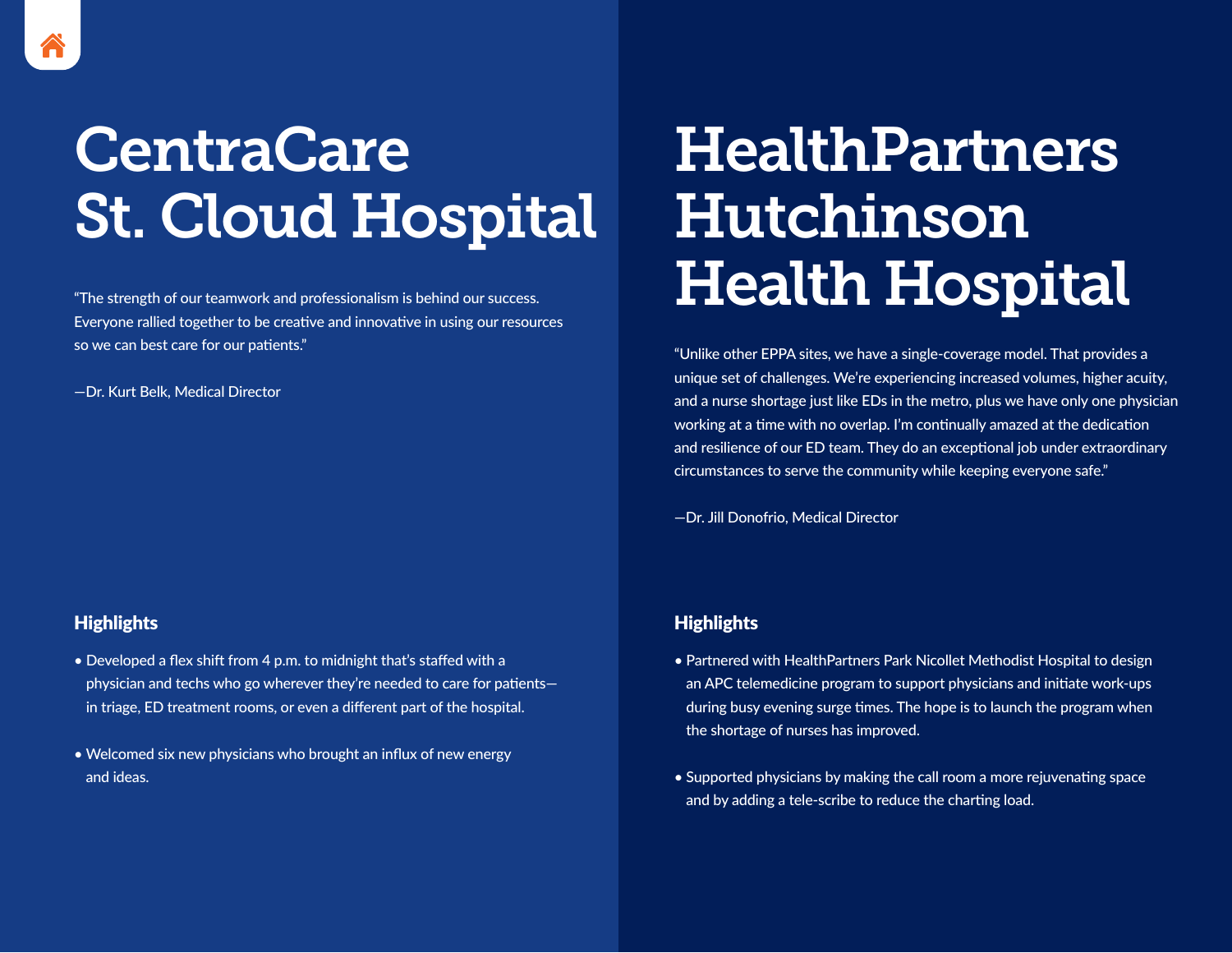### **From our patients**

**"** ease<br>art. I'll always be thankful for the kind words the doctor said to ease my husband's heart.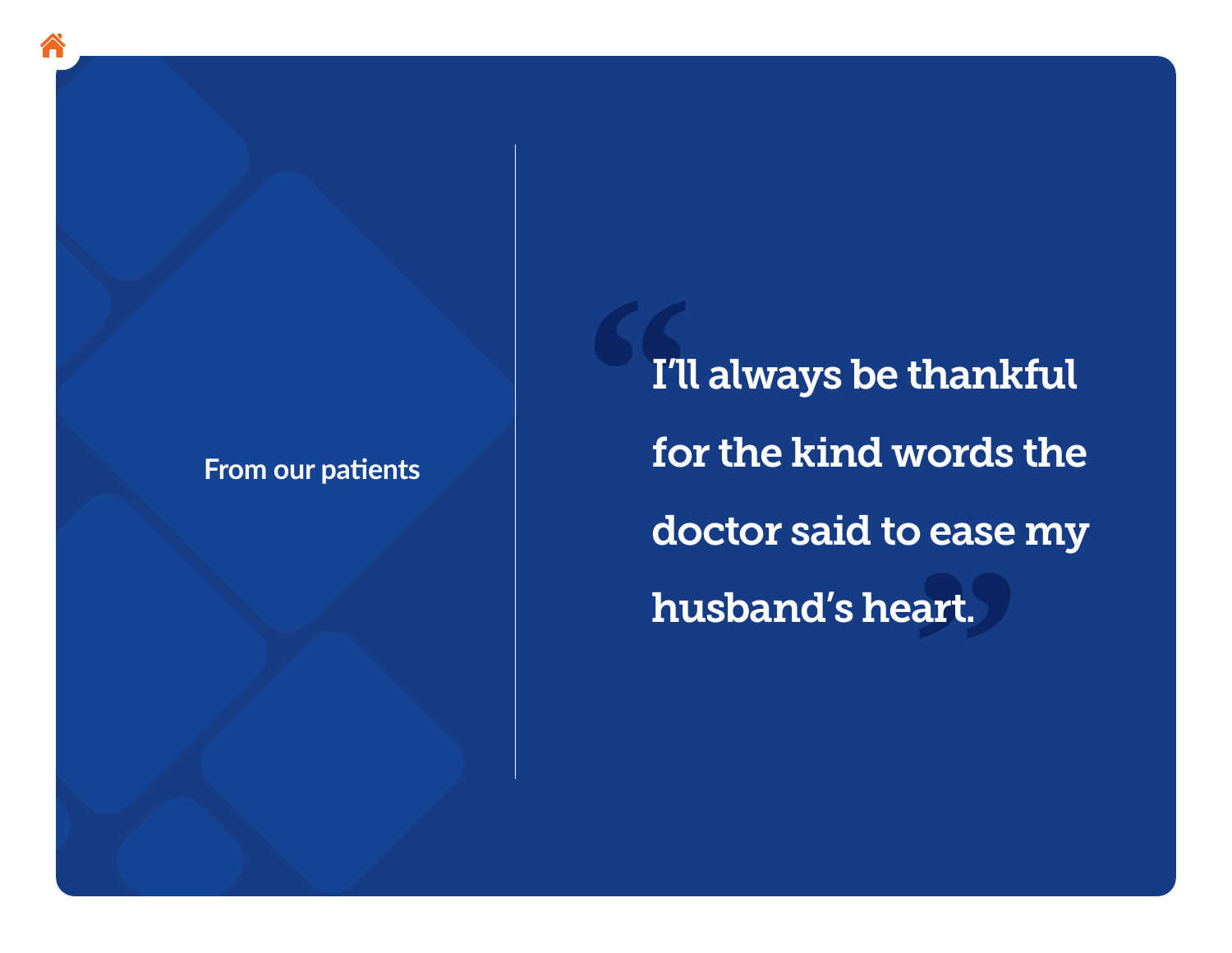## HealthPartners Olivia Hospital

"We provide medical direction and moonlighting physician access to Olivia Hospital at this time. Their ED staff are excited and welcome the opportunity to have board-certified emergency physicians to work alongside. It's had a positive impact on staff satisfaction."

—Dr. Jill Donofrio, Medical Director

### **Highlights**

- Developed a pool of moonlighting physicians who can provide ED coverage.
- Increased quality of care delivered to patients.

## **HealthPartners** Park Nicollet Methodist Hospital

"Our people have done a really nice job of staying professional and positive. They go the extra mile, pick up extra shifts, and remain flexible when we see a decrease or increase in hours. The resilience and teamwork are fantastic. Everybody is pitching in even though we're struggling with burnout."

—Dr. Brent Walters, Medical Director

- Created openings to hire four to five new clinicians to help keep the ED safely staffed and relieve the pressure on tired team members.
- Innovated care in response to boarding challenges by assigning a physician to work with triage and by seeing patients in nontraditional spaces, including hallways and family rooms.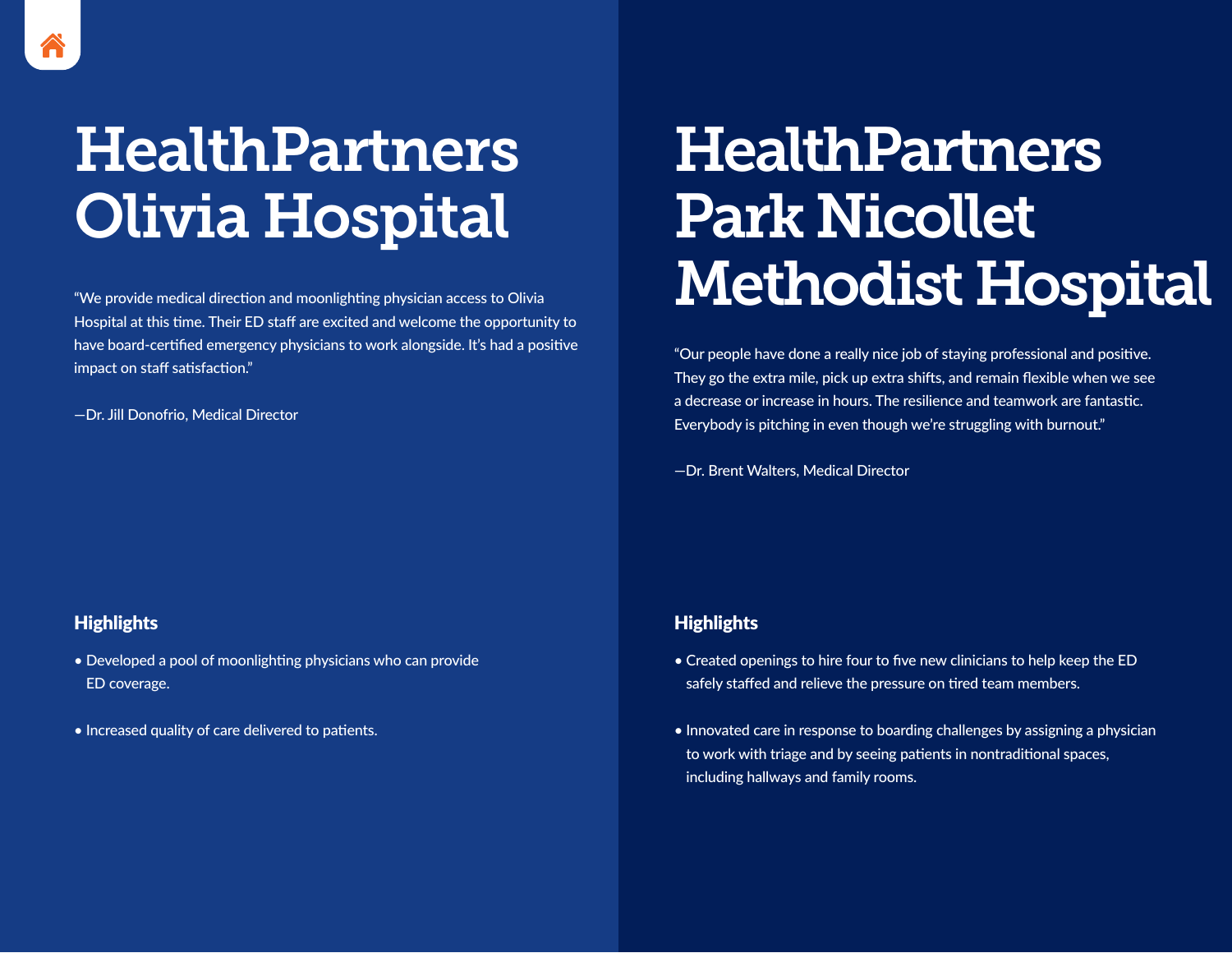## MHealth Fairview Ridges Hospital

"At baseline, practicing emergency medicine is unpredictable, and it's often intense and fast-paced. Now we have added layers of challenge—surging patient volumes, a severe nurse shortage, and limited resources. We're seeing more patients with higher acuity than ever before. The EPPA team has really stepped up. People are coming in early and staying late. Our relationships with our staff, operations teams, hospitalists, and nursing teams have deepened during this challenging time."

—Dr. John Houghland, Medical Director

# MHealth Fairview Southdale Hospital

"People are tired and morale is low, not just in healthcare but in our society. Our team has been remarkably resilient during this dire time. Everyone—our partners at MHealth Fairview, our medical directors and assistant medical directors' group, the EPPA board, and our shareholder advisors—have been at the table working to support each of our departments, each of our physicians, and our APCs as much as possible."

—Dr. Brandon Trigger, Medical Director

#### **Highlights**

- Launched a surge pilot to address patient volumes with more EPPA clinicians working in triage during busy times.
- Increased our value to our health-system partners, who appreciate how EPPA teams go the extra mile with our leadership and delivery of care.

- Opened Minnesota's first Emergency Psychiatric Assessment, Treatment, and Healing (EmPATH) unit for mental health patients, streamlining care and opening beds in the ED.
- Partnered with the nursing team to place a clinician in triage to facilitate ED throughput and decrease length of stay.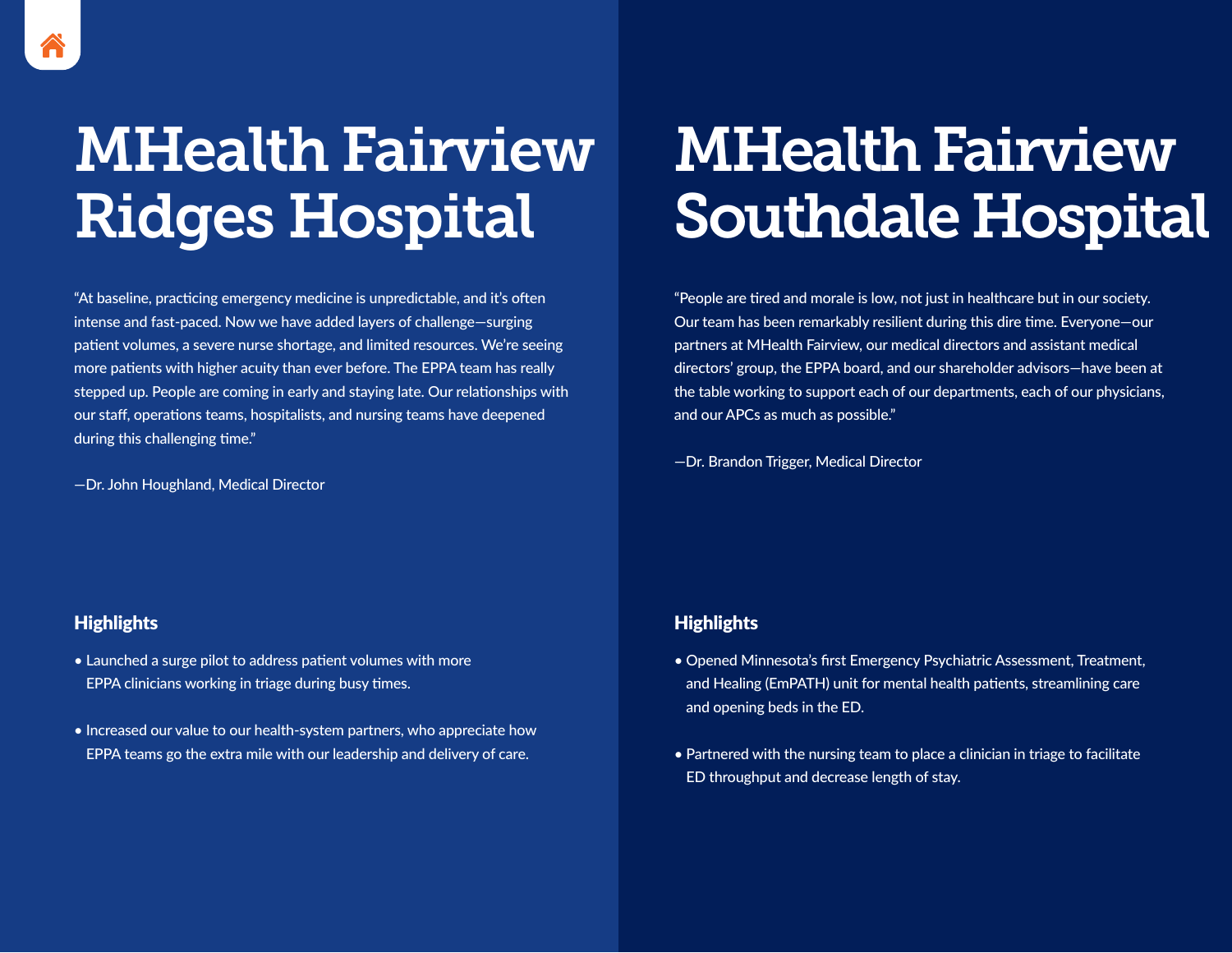# North Memorial Health Hospital

"This year was even harder than 2020. I have such pride in our staff. Their perseverance is remarkable. Our clinicians recognize when someone on the team is having a bad day and do whatever they can to assist. That kind of supportive culture isn't created in a day or week. It takes years to develop, and it's important to maintain."

—Dr. Christopher Palmer, Medical Director

### **Highlights**

- Started remodeling the ED to include seven new negative-airflow rooms for patient and staff safety.
- Began several IT projects to streamline workflow, including new phone tech with app-based tools and a badge sign-in process for faster access to patient data.

# North Memorial Health Maple Grove **Hospital**

"We've seen vertical growth in patient volumes since March, and in August 2021 the ED set an all-time record for the number of patients seen. As a result, we've experienced excessive wait times and limited bed availability here and across the metro, making transfers difficult. These new challenges demand a different level of commitment, empathy, and enthusiasm from our teams. We strive to provide the best care possible under any circumstances, and our team does an exceptional job."

—Dr. Jeffrey Elder, Medical Director

- Doubled full-time coverage at night to lower overnight wait times and increase physician and patient satisfaction.
- Achieved 100% of the annual quality goals negotiated with the hospital system since joining EPPA three years ago.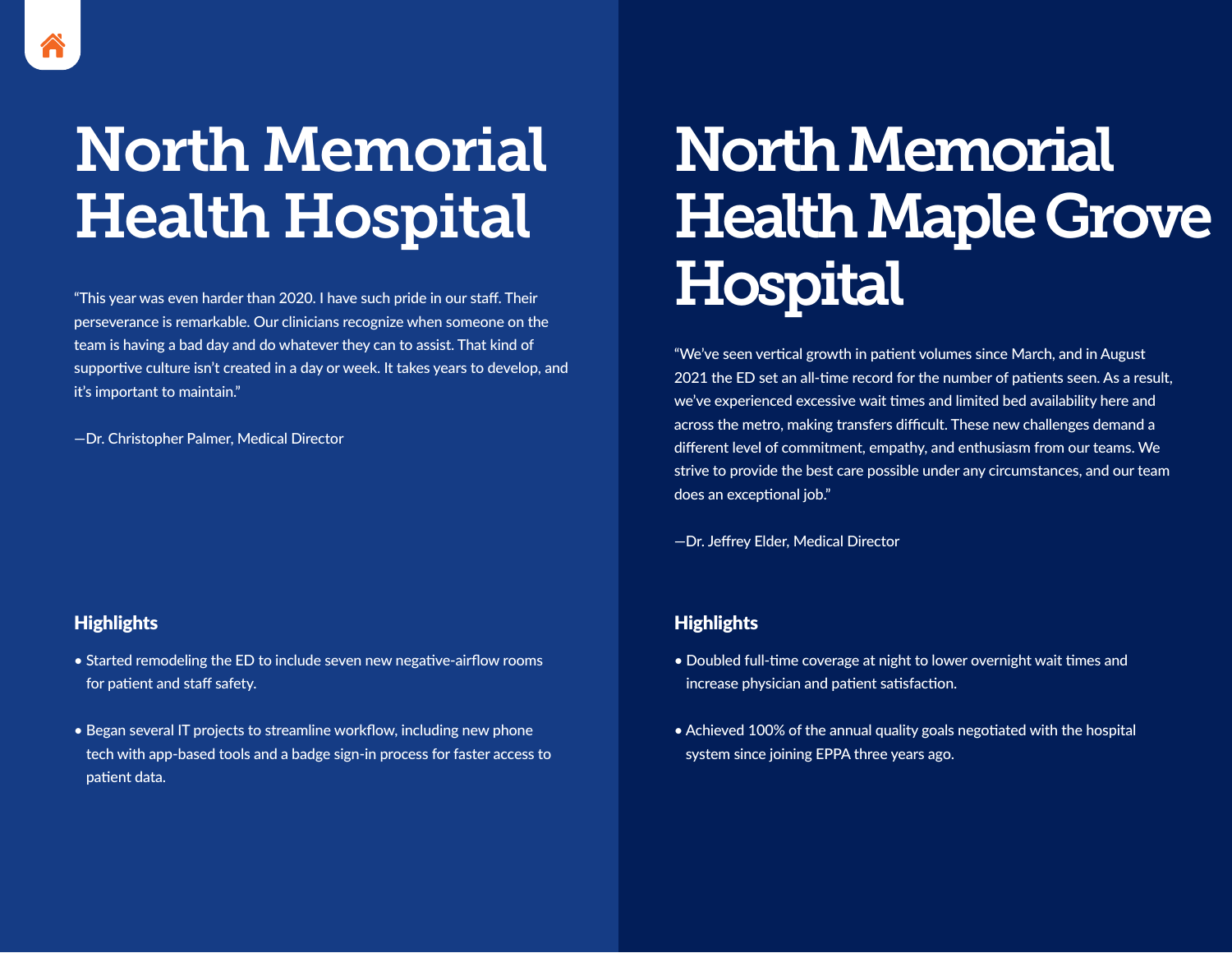# <span id="page-19-0"></span>The Power of the Pivot

At The Urgency Room, we didn't just learn the art of the pivot in 2021, we saw how innovating through difficult times can change our business for the better.

The URs had a phenomenally successful year, thanks to several big shifts that will result in lasting changes. Through it all, serving patients and protecting staff remained a top priority. "Early in the year, we were testing for COVID and lines wrapped around the block," reports Dr. Craig Matticks, UR medical director. "We risked burning out the staff. We quickly realized our teams felt overwhelmed by the volume and pace of the URs."

As the volume peaked in 2021, UR leadership decided to reduce hours of operation, even though patient demand was high. "We did this for our staff," reports Dr. Matticks. "Morale has improved, and we haven't seen a significant drop in patient volumes."

This reduction in hours is just one recent example of the critical and exciting innovations the UR experimented with in the past

#### **Telemedicine**

The UR launched video visits for lower-acuity patients. When required, we direct patients to the UR for certain tests and then deliver their results remotely. If they need more care, we ask videovisit patients to come to the UR. This new system enables us to provide sophisticated telemedicine to our partners in ways that can open exciting possibilities for EPPA.

#### Online Registration

The UR launched an online registration platform for in-person or telemedicine visits. In addition, online registration was required for COVID testing to control the number of people getting tests. The strategy proved successful in managing patient flow.

#### Mobile Registration

We also created an option for people to register from their digital device. Patients fill in their information and wait in their cars until we text them that a room is ready. This helps us reduce the processing time for our staff and limits the number of ill patients sitting in the lobby.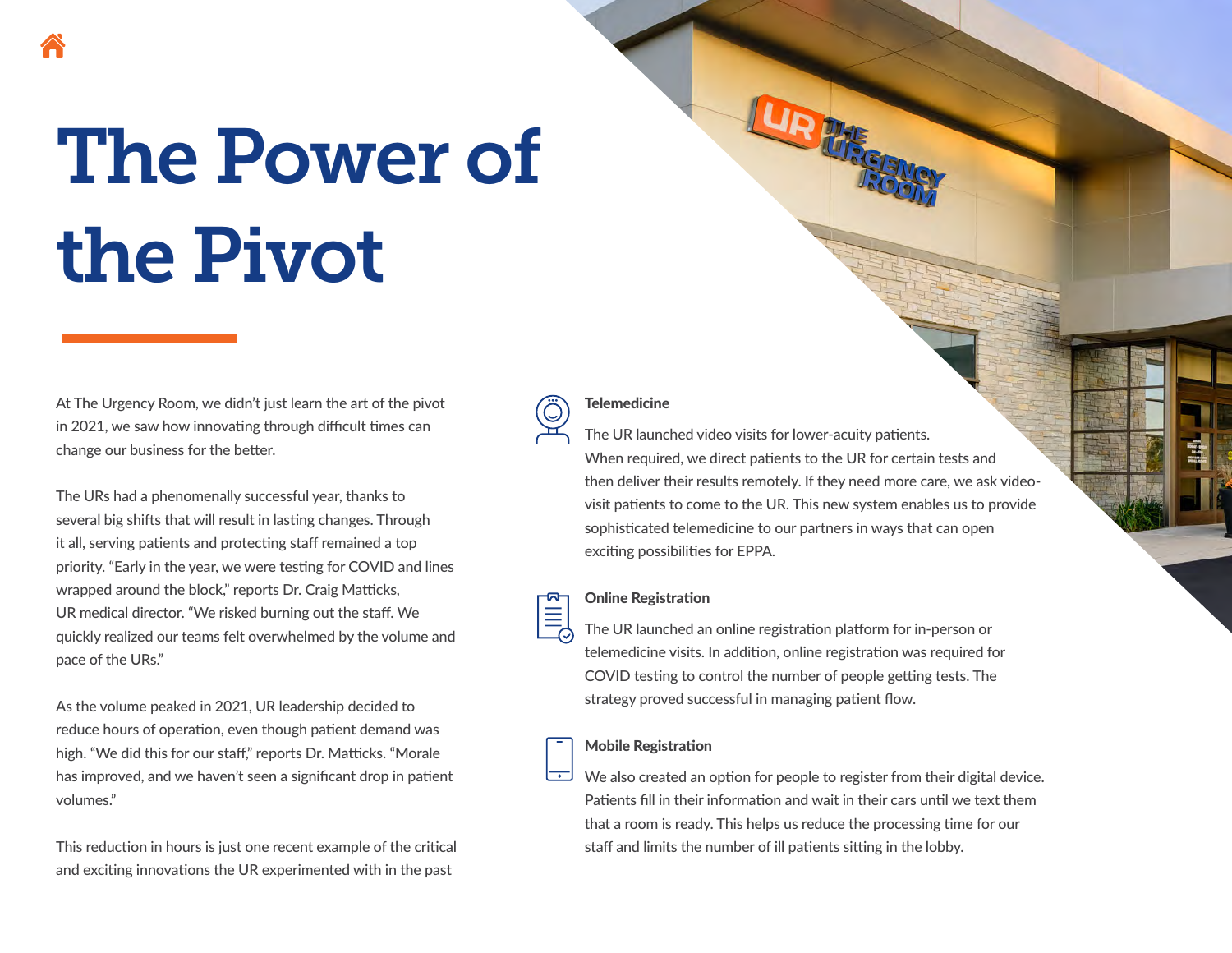year. Here are a few other notable shifts: Due to staff shortages, many health systems are shutting the doors of their urgent care locations. Hospitals are overrun and struggling with rising LWBS numbers. More than 70% of people who visit hospital emergency departments don't need to be admitted for care—but they do need an intervention. The Urgency Room provides an alternative that helps reduce boarding issues for our partners and gives our patients a fast way to access quality care.

And now, by tapping into the power of the pivot and embracing the changes we've implemented in how and where we see some patients, the UR is positioned to better serve our communities and partners in new ways that will benefit all.

#### 2020 Total Patient Visits = 74,334 2021 Total Patient Visits = 108,693\*



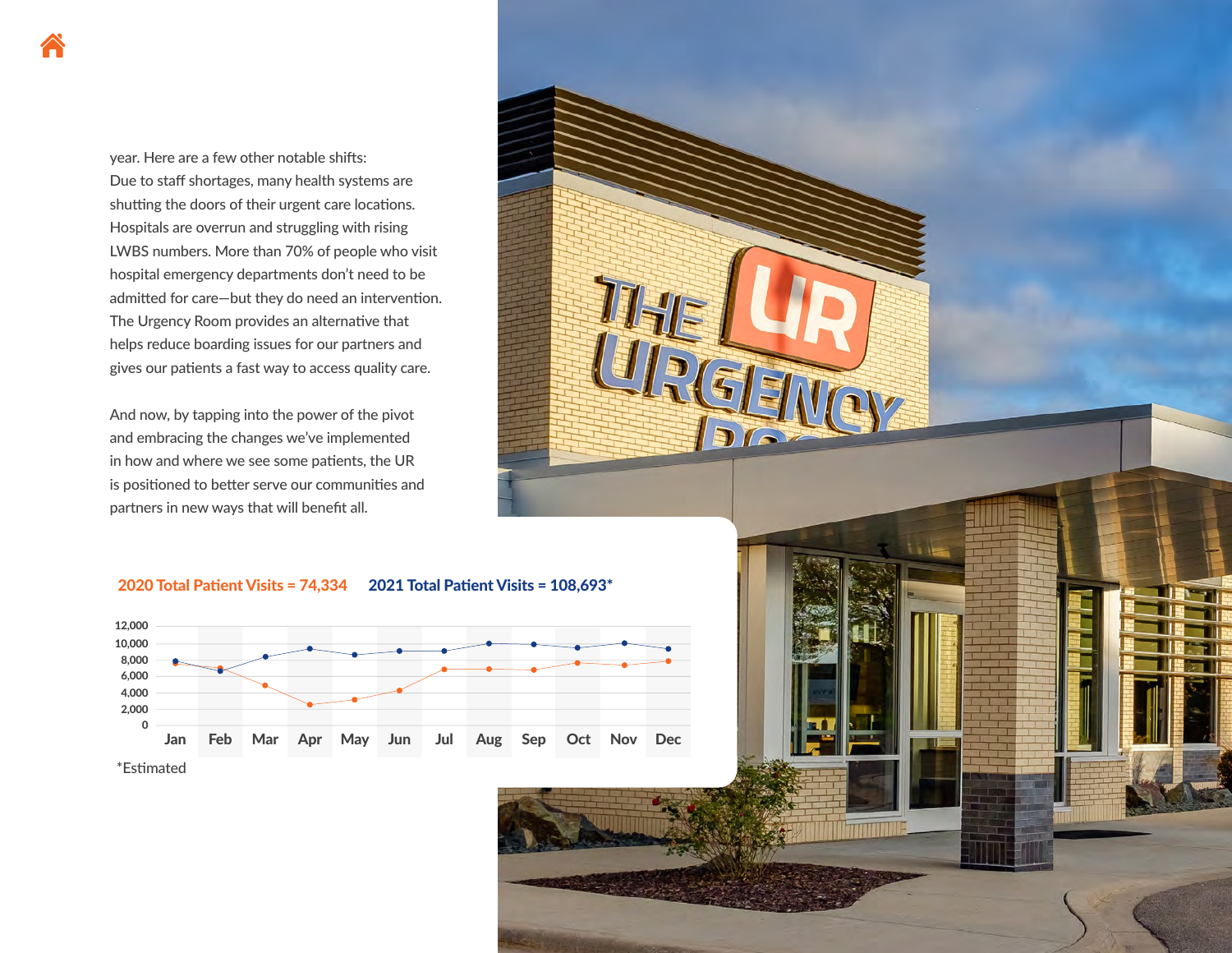### **From our patients**

**"** d<br>99 I can't thank you enough. Your care was above and beyond!